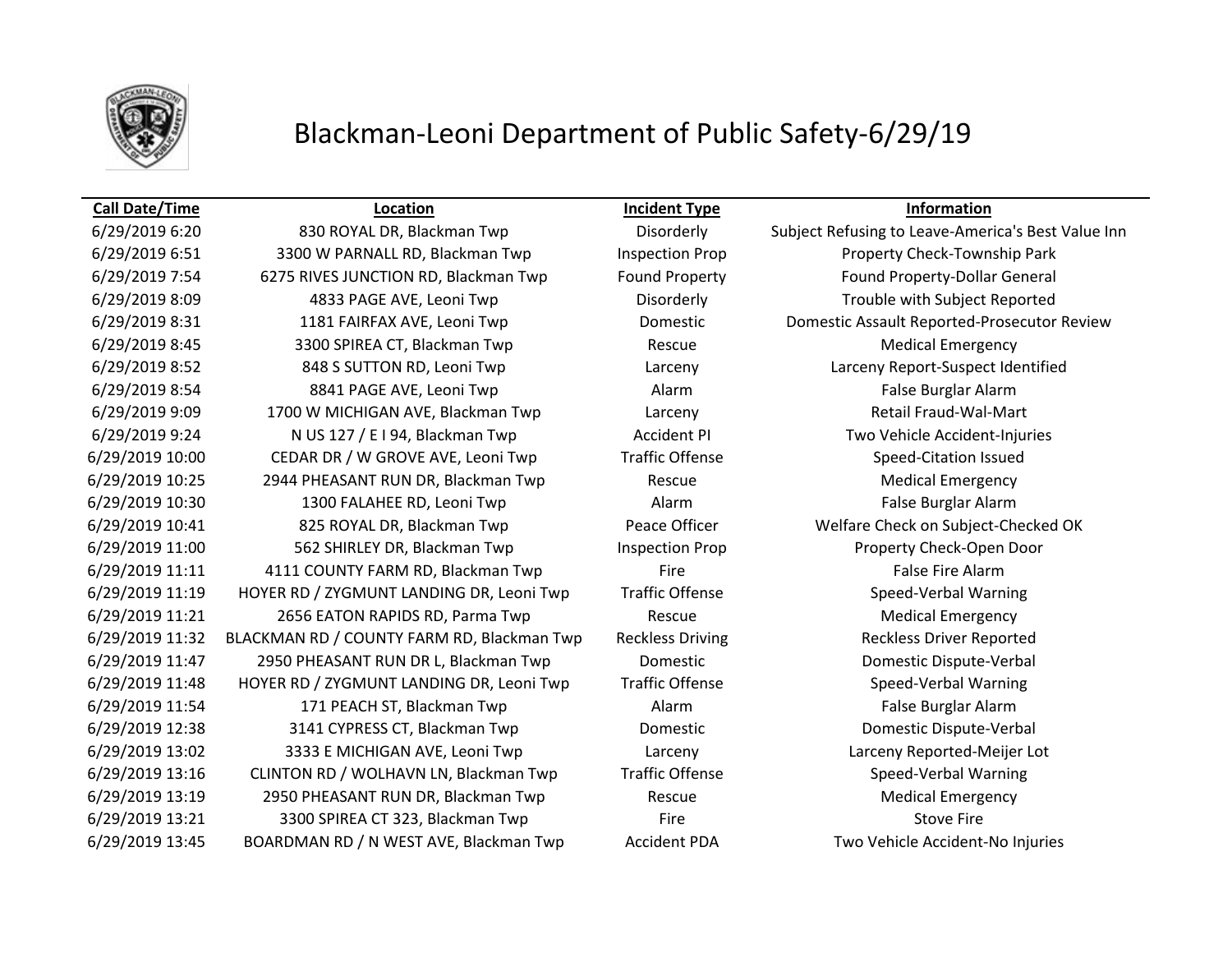

# Blackman-Leoni Department of Public Safety-6/29/19

## **Call Date/Time Location Incident Type Information**

6/29/2019 14:03 2240 OLEARY RD, Blackman Twp Rescue Medical Emergency 6/29/2019 14:41 847 S DETTMAN RD, Leoni Twp Domestic Domestic Dispute-Verbal 6/29/2019 16:24 830 ROYAL DR, Blackman Twp Disorderly Trouble with Subject Reported 6/29/2019 16:33 148 SAGER RD, Leoni Twp Disorderly Trouble with Subject Reported 6/29/2019 16:58 248 AMOS ST, Blackman Twp Disorderly Subject Refusing to Leave 6/29/2019 17:02 N US 127 / SPRINGPORT RD, Blackman Twp Motorist Assist Motorist Assist-Out of Gas 6/29/2019 17:15 2777 AIRPORT RD, Blackman Twp Parking Parking Complaint-Verbal Warning 6/29/2019 17:40 3300 SPIREA CT 423, Blackman Twp Rescue Medical Emergency 6/29/2019 17:48 3519 WAYLAND DR, Blackman Twp Alarm Alarm False Burglar Alarm 6/29/2019 18:32 124 CHERRY ST, Leoni Twp Reckless Driving Reckless Driver Reported 6/29/2019 18:48 1602 W MICHIGAN AVE, Blackman Twp Fire Fire Fire False Fire Alarm 6/29/2019 19:00 W I 94 / HAWKINS RD, Leoni Twp Traffic Hazard Hazard-Vehicle Blocking Roadway 6/29/2019 19:10 W MICHIGAN AVE / WILDWOOD AVE, Blackman Twp Traffic Offense Speed-Verbal Warning 6/29/2019 19:42 **8384 PAGE AVE, Leoni Twp** Rescue Rescue Medical Emergency 6/29/2019 19:52 3731 ANN ARBOR RD, Leoni Twp Accident PDA Two Vehicle Accident-No Injuries 6/29/2019 20:17 2521 TYSON ST 2, Blackman Twp Disorderly Trouble with Subject Reported 6/29/2019 20:21 2545 AIRPORT RD, Blackman Twp Found Property Found Property-Returned to Owner 6/29/2019 20:47 KENNETH ST / W MAIN ST, Blackman Twp Parking Parking Parking Complaint-Verbal Warning 6/29/2019 20:51 3508 PRIMROSE LN, Blackman Twp Rescue Rescue Medical Emergency 6/29/2019 20:51 1606 W GANSON ST, Blackman Twp Rescue Rescue Medical Emergency 6/29/2019 21:21 1780 N WEST AVE, Blackman Twp Suspicious Situation Suspicious Situation Reported

6/29/2019 13:58 3201 RIVES JUNCTION RD, Blackman Twp Peace Officer Welfare Check on Subject-Checked OK 6/29/2019 15:30 2696 BOB MCCLAIN DR, Blackman Twp Warrants Subject Arrested on Outstanding Warrant 6/29/2019 18:35 1903 SPRINGPORT RD, Blackman Twp Suspicious Situation Suspicious Vehicle Reported-Checked OK 6/29/2019 19:09 3581 BELLROSE DR, Leoni Twp Domestic Domestic Assault Reported-Prosecutor Review 6/29/2019 19:30 S DETTMAN RD / PERLMAN RD, Leoni Twp Peace Officer Welfare Check on Subject-Unable to Locate 6/29/2019 20:04 3300 SPIREA CT, Blackman Twp Disorderly Reported Fight on 5th Floor Hallway-Unable to Locate 6/29/2019 20:32 830 ROYAL DR, Blackman Twp Child Abuse/Neglect Child Neglect Reported-Prosecutor Review